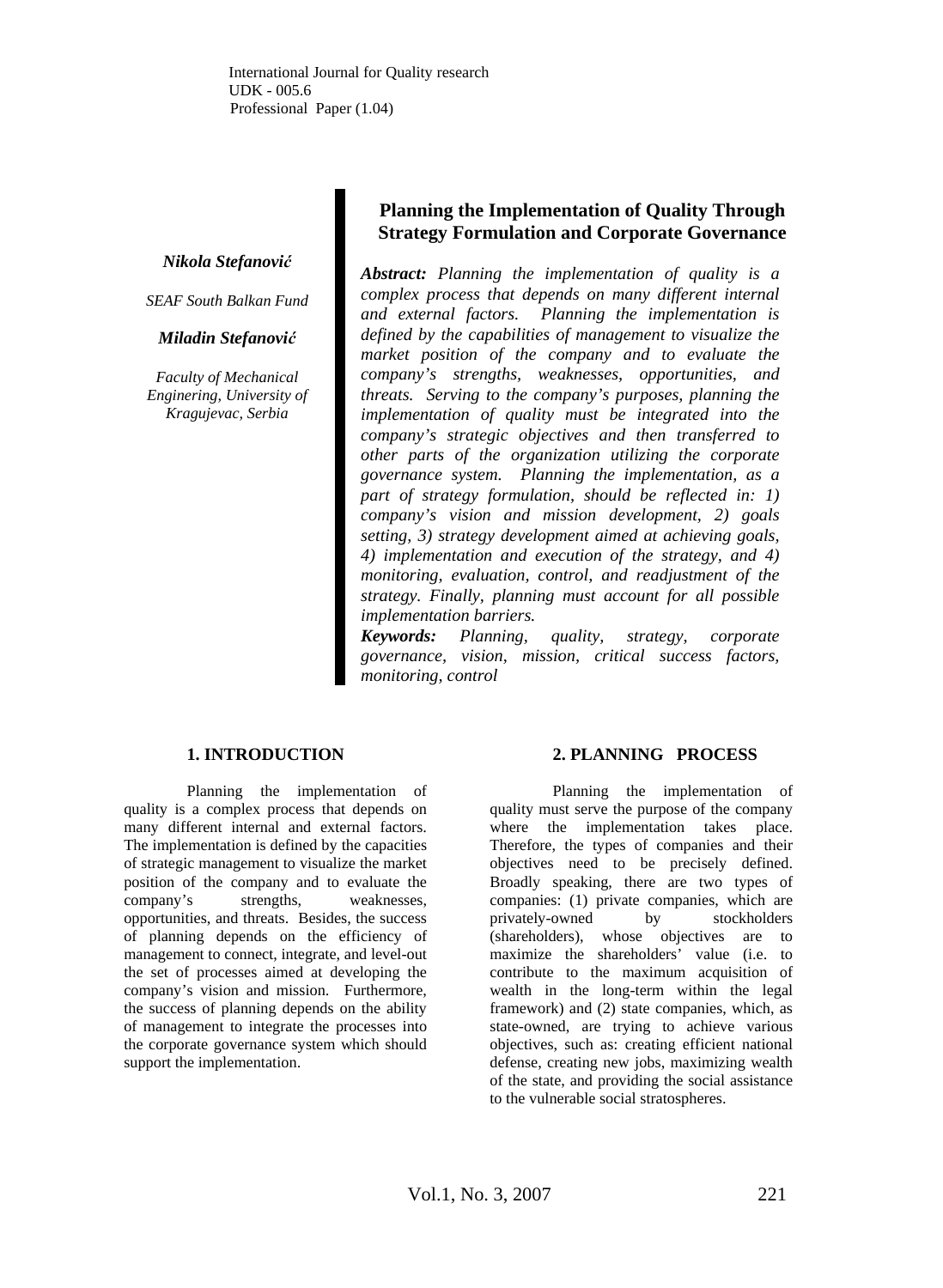

**International Journal for Quality Research** 



*Picture 1. Implementation of quality [modified, 9, page 4]* 

Serving to the company's purpose, planning of the implementation of quality must be integrated in the company's vision and mission and then transferred to other parts of the organization through the corporate governance system. *Thompson and Strickland* have defined the strategy formulation process

as: 1) company's vision and mission development, 2) goals setting, 3) strategy development aimed at achieving goals, 4) implementation and execution of the strategy, 4) monitoring, evaluation, control, and readjustment of the strategy.

|                      | Key Results             |              |                |                |   |   |   |                |   |                    |
|----------------------|-------------------------|--------------|----------------|----------------|---|---|---|----------------|---|--------------------|
|                      | Corporative<br>CSFs     |              |                |                |   |   |   |                |   |                    |
| <b>Divisional or</b> |                         |              |                |                |   |   |   |                |   |                    |
| functional           |                         |              |                |                |   |   |   |                |   |                    |
|                      |                         |              |                |                |   |   |   |                |   |                    |
| <b>CSFs</b>          | CSF Num.                | $\mathbf{1}$ | 2 <sup>1</sup> | 3 <sup>1</sup> | 4 | 5 | 6 | $\overline{7}$ | 8 | <b>Key Results</b> |
|                      | 1                       |              |                |                |   |   |   |                |   |                    |
|                      | $\mathbf{2}$            |              |                |                |   |   |   |                |   |                    |
|                      | $\overline{\mathbf{3}}$ |              |                |                |   |   |   |                |   |                    |
|                      | $\overline{\mathbf{4}}$ |              |                |                |   |   |   |                |   |                    |
|                      | ${\bf 5}$               |              |                |                |   |   |   |                |   |                    |
|                      | $6\phantom{1}$          |              |                |                |   |   |   |                |   |                    |
|                      | $\overline{7}$          |              |                |                |   |   |   |                |   |                    |

*Picture 2. Interaction between corporative and divisional factors [modified, 5, page 67]* 

## **3.COMPANY VISION AND MISSION**

One of the most important questions to be answered by the company is what the company wants to do and what it wants to become. The company can answer the questions through its vision and mission development. The vision defines what the

company wants to become in long-run and what position it wants to partake, while the mission defines what the company is engaged in and what it wants to do for its customers. The mission should support the business philosophy expressed through the vision. For example, the vision and mission of Compaq is "to become the leading supplier of PCs and PC servers in all market segments". The company's vision and mission must be approved by the top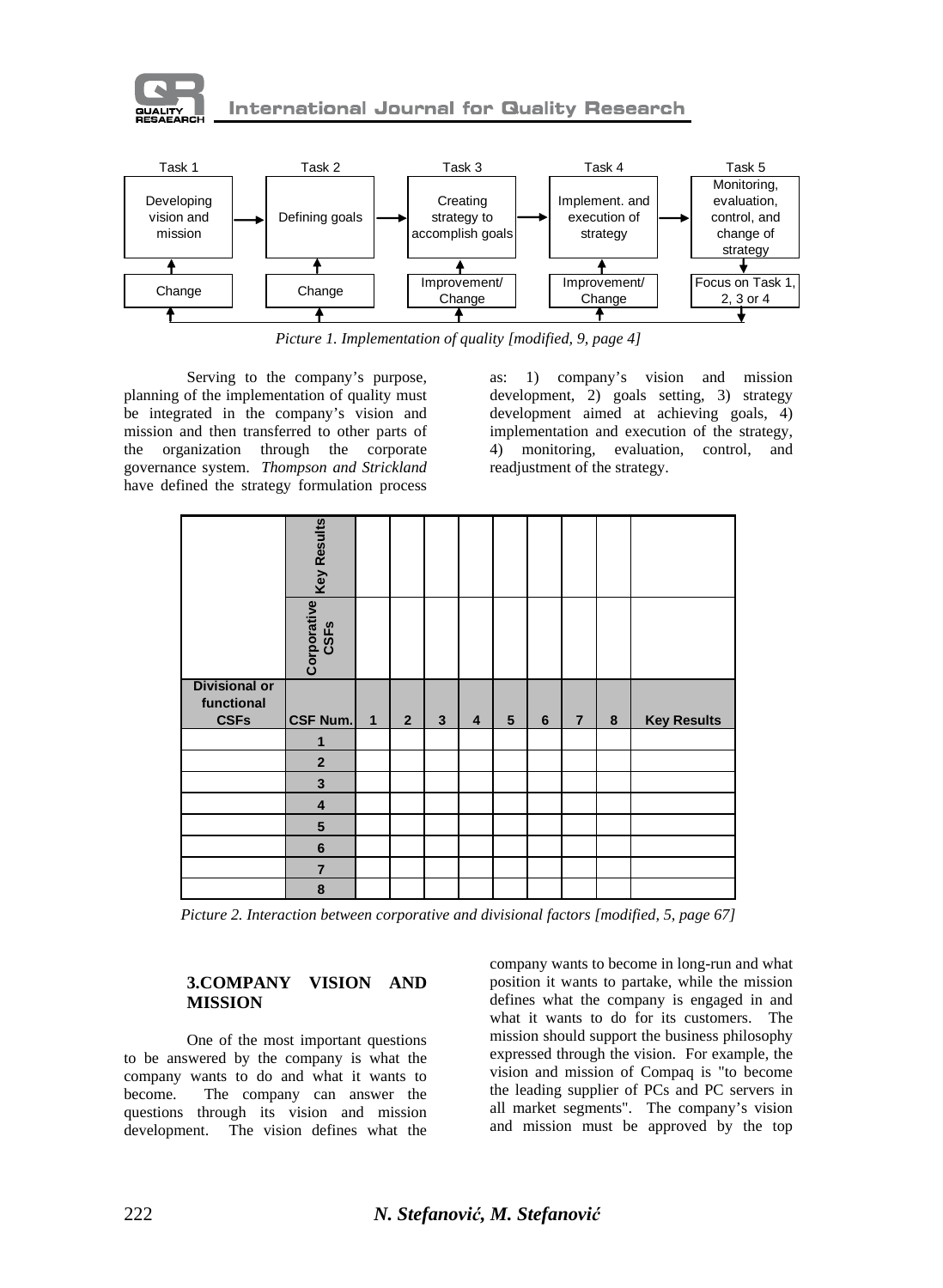

management and carefully documented. *Oakland* believes that, in creating and documenting the vision and mission, one should bear in mind the following questions: a) is the organizational roll clearly defined?, b) will the staff identify itself with the vision and mission?, c) how would the vision and mission be perceived by the external environment?, d) are they independent from the changes in the management structure?, e) do they take into account the stakeholders' interests, and f) are they defined for long-term?

#### **4. GOALS SETTING**

In order to realize its mission, the company must set clear goals. The goals setting effort is actually a transformation of the mission into the measurable parameters.

This process can be realized through: 1) transferring the mission into critical success factors (CSF) and 2) defining key results, as the success indicators in a relation to the mission and critical success factors. The critical success factors are the indicators of what the company must do to achieve its mission. The company's management must think over which factors can affect the mission in order to develop the mission into the critical success factors. This may lead the management to the critical factors in the sphere of quality, finance, production, marketing, or advertisement. In order to achieve its mission, the company should define not more than 8 critical success factors [5, p. 66]. For example, some of the

critical success factors could be: demand for new competitive products, need for reduced production costs, need for the quality system introduction, etc. Each critical success factor should have a sponsor from the management team, who will be responsible for the realization of that factor.

The critical success factors indicate what the company should do to achieve its mission, while the key results indicate what results the company should achieve. The key results must clearly define critical success factors, and they must be measurable, simple, clear, and easy to comprehend. Each critical success factor sponsor must define required key results, collect required data, monitor and report on the process of achieving CSFs, and reexamine and modify the key results [5, p. 69].

# **5. STRATEGY DEVELOPMENT AIMED AT ACHIEVING GOALS**

The strategy development aimed at achieving goals will help the company achieve its goals. The strategy itself should be both proactive and reactive and defined in accordance with the external and internal environments. The strategy development process must be harmonized with the company's corporate governance system and planned corporate activities, but it should also account for ad-hoc elements resulting from the external impulses.

| $\mathcal{L}$ |                                                                         |  |                       |  |  |  |  |  | CARLINE Imputors. |                                |
|---------------|-------------------------------------------------------------------------|--|-----------------------|--|--|--|--|--|-------------------|--------------------------------|
| #             | <b>Process</b>                                                          |  | <b>Number of CSFs</b> |  |  |  |  |  |                   | <b>Impacts on CSFs</b><br>Rank |
|               |                                                                         |  |                       |  |  |  |  |  |                   |                                |
|               |                                                                         |  |                       |  |  |  |  |  |                   |                                |
|               |                                                                         |  |                       |  |  |  |  |  |                   |                                |
|               |                                                                         |  |                       |  |  |  |  |  |                   |                                |
|               |                                                                         |  |                       |  |  |  |  |  |                   |                                |
|               |                                                                         |  |                       |  |  |  |  |  |                   |                                |
|               |                                                                         |  |                       |  |  |  |  |  |                   |                                |
|               |                                                                         |  |                       |  |  |  |  |  |                   |                                |
|               |                                                                         |  |                       |  |  |  |  |  |                   |                                |
|               |                                                                         |  |                       |  |  |  |  |  |                   |                                |
|               |                                                                         |  |                       |  |  |  |  |  |                   |                                |
|               |                                                                         |  |                       |  |  |  |  |  |                   |                                |
|               | I-E Process Rank: O-Outstanding, G-Good, A-Average, W-Weak, E-Embryonic |  |                       |  |  |  |  |  |                   |                                |
|               |                                                                         |  |                       |  |  |  |  |  |                   |                                |

*Picture 3. Process/CSF Matrix [modified, 5, page 70]* 

The process can be carried out by means of: 1) defining and comprehending crucial processes and identifying sponsors of the process and 2) splitting crucial processes into lower level processes as well as establishing teams in charge of individual processes. Therefore, in order to achieve certain goals, i.e. critical success factors, one needs to precisely define and understand required processes which lead to the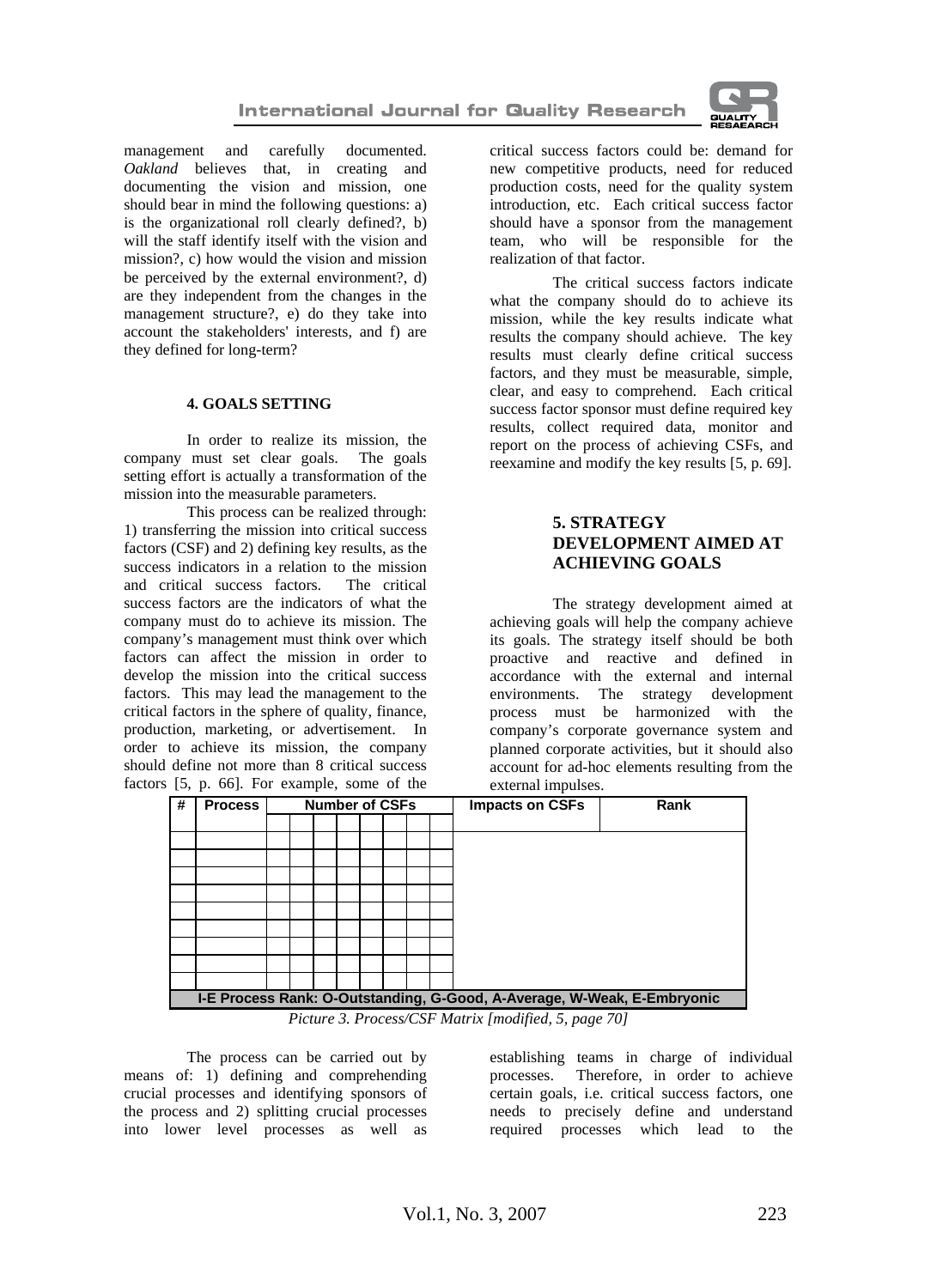

achievement of the goals. The processes will define what is required to achieve CSFs. Each process should have a sponsor who will also serve as the sponsor of CSFs for the defined process. The sponsor's tasks are to facilitate the process implementation by eliminating impediments, supervising process, as well as reporting to the management, and, if need, splitting all processes into lower level processes, activities, and tasks. This could result in establishing teams possessing required experience and skills for the specific tasks. The company's strategy (i.e. defining and splitting process) should be flexible, i.e. it must be adaptable to the external impulses, such as the change of the standards of quality.

# **6. STRATEGY IMPLEMENTATION**

The successful and timely implementation and execution of the company's strategy is of great importance to the company.



*Picture 4. Planning the implementation [modified, 1, page 44]* 

This requires extensive and detailed work achievable by the means of creating a company capable of implementing the strategy, preparing the budget for the internal process critical for the strategy implementation, setting the procedure aimed at supporting the strategy, defining procedures for establishing and implementing the staff remuneration system closely linked to the achievement of goals, changing the staff responsibilities aimed at supporting the strategy, building a corporate culture to support the strategy implementation and execution, etc. [9, p. 11]. A successful strategy implementation and execution requires elaboration of the strategy to all parts of the company. This can be done through the strategy implementation and execution planning that should be harmonized at three crucial levels: corporate level, division level and department level, as well as through linking the three levels in a useful and efficient manner (Picture #4).

Additionally, the implementation should be harmonized with the requirements of the environment and the need to base the planning system on the pre-prepared standards, the contingent approach, and ad-hoc planning, which are converted into the facts in specific cases and in a specific manner. The recommended preventive measure is a sublimation of the manager's responsibilities relating to the planning decisions and their implementation. This will unburden the central planning bodies from certain responsibilities and create a planning responsibility among the managers in charge of the strategic-business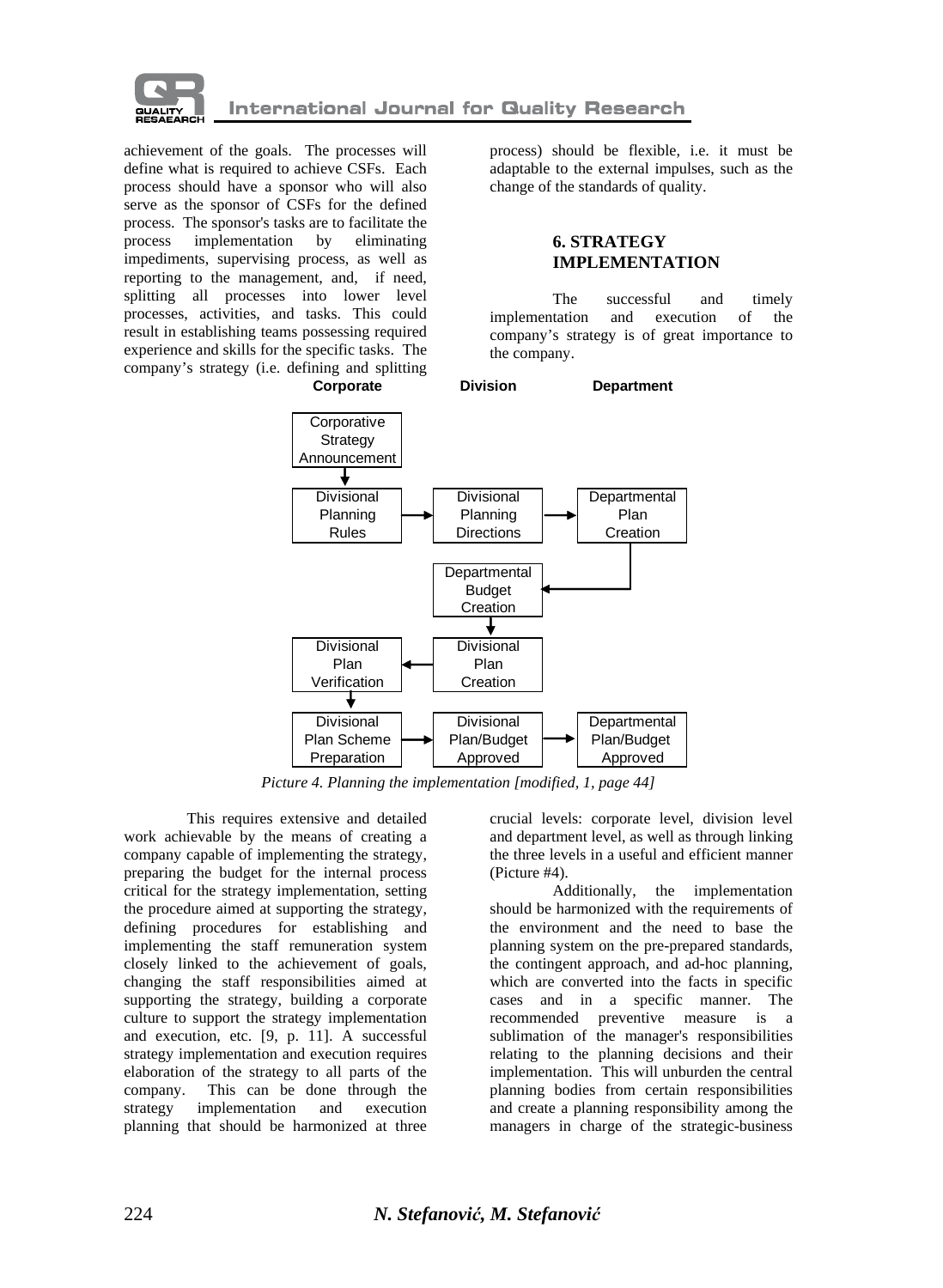

units and strategic-business activities.

## **7. CONTROL AND READJUSTMENT OF THE STRATEGY**

The company must constantly monitor and evaluate the overall process at all company levels. To achieve this, all implementation aspects need to be documented. The control function itself is also particularly important for the entire process. It should help the company achieve its goals and improve its organization. In this regard, the operation of the central control units should be reemphasized in a way that they cover the crucial parts of the entire process in the organizational sense. The organization of these units would be based on the hard control cores and the mobile control groups which would be coordinated, directed, and connected by the experienced managers who are well introduced to the features of the individual processes. The next step is to set up the control committees and groups in charge of the permanent process improvement. They will also participate in planning and utilization of certain techniques in the control process. The managers should play important role here, which could be brought down to the staff education, training, and drafting check lists based on a manager's observations and the suggestions of the staff. However, this is feasible only if management has defined strategic choices and decided to constantly improve the system, apply current standards, and measure the results. The choice also includes the orientation of group members to the comprehensive participation and implementation of the suggestive plans for securing and improving the overall process. This will facilitate readjustment of the strategy at all levels if required so. Additionally, depending upon the internal and external factors, the company can amend and supplement its strategy. Certain goals can be changed, supplemented, or removed as imposed by the given circumstances.

## **8. PLANNING AND THE IMPLEMENTATION BARRIERS**

*Hank Rogers* has identified 25

barriers to the successful implementation of quality. The participants of his research have evaluated the alternatives on the scale from 1 to 5 (1-absolutly untrue, 2-maybe, 3-sometimes true, 4-mainly true, and 5-completely true). The following *Hank Rogers's* list presents the barriers evaluated at 4 or 5.

- 1) Managers are not financially stimulated to achieve the goals of quality (65.8%).
- 2) Employees are not trained to participate actively in the discussion groups dealing with the issues of quality (41.7%).
- 3) Employees are not trained in the quality improvement skills (38.5%).
- 4) Employees are not trained in the identification and independent problem solving by means of the quality techniques (38.5%).
- 5) There are no adequate resources for the introduction of the *TQM* concept (36.6%).
- 6) No benchmarking of the best in the class is applied (35.7%).
- 7) Employees are not engaged in the quality improvement (33.7%).
- 8) Employees are not encouraged to improve quality (31.6%).
- 9) Quality is treated separately from other activities (30.6%).
- 10) Employees resist changes (30.1%).
- 11) Time does not allow for the planned introduction of the *TQM* concept (30.1%).
- 12) Top management is not genuinely committed to quality (27.3%).
- 13) Strategic plans do not include the quality goals (25.7%).
- 14) No common quality planning with the suppliers exists (24.3%).
- 15) Strategic plan is not oriented toward the customers (22.8%).
- 16) No cross-functional teams are established (the process orientation)  $(22.5\%)$ .
- 17) Unclear action plans of the quality improvement (21.4%).
- 18) Not all employees are responsible for the quality  $(20.8\%)$ .
- 19) Quality has not been defined by the final consumer (19.8%).
- 20) Quality is measured inadequately (19.3%).